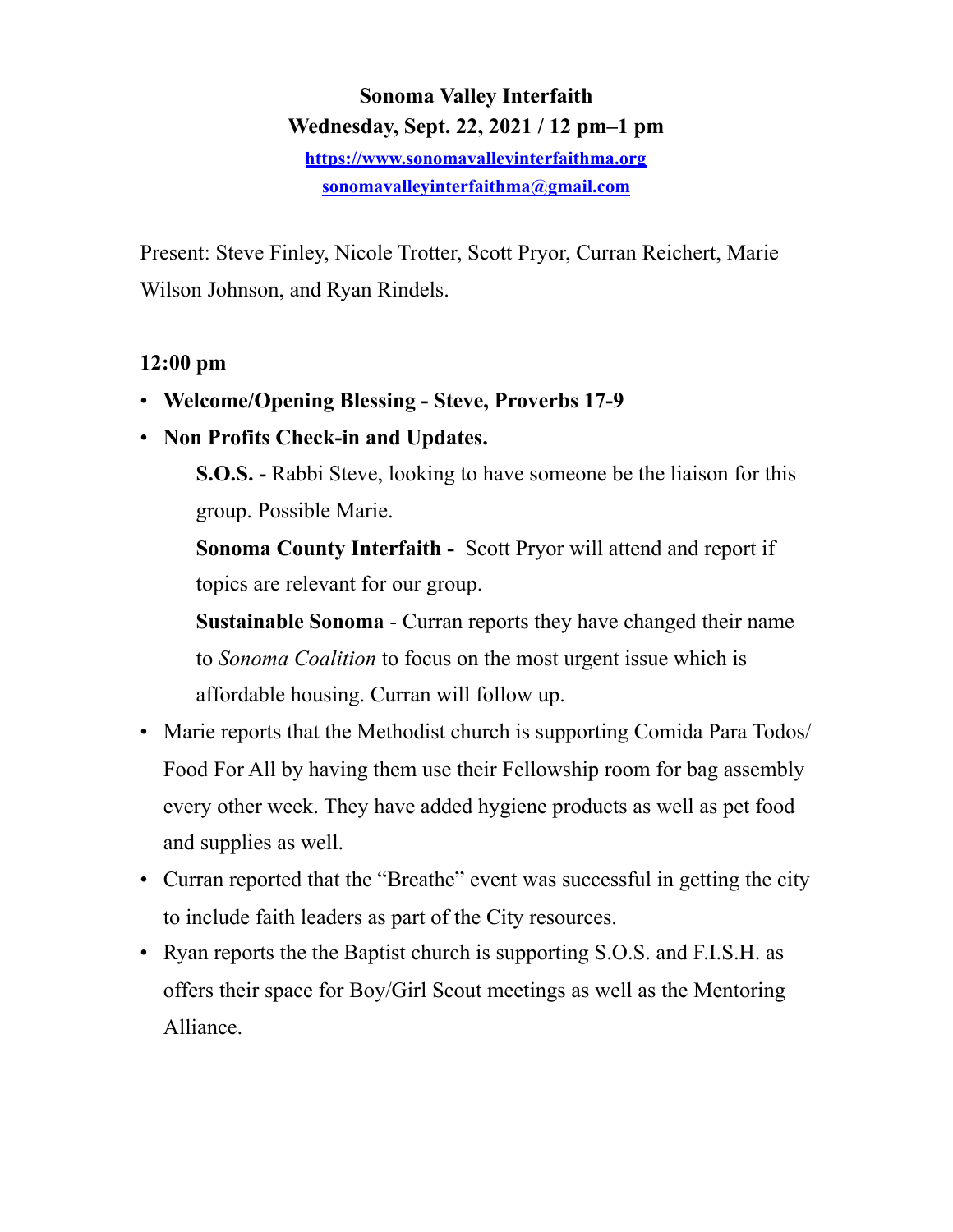#### **Re-opening discussion**:

- Methodist Church is doing hybrid version with approx. 30 in person attendance following protocol set by County. She offers that there will be members who want to push for more in person events and it will be a balancing act to keep moving forward while being cautious.
- Presbyterian Church has been having in-person since Easter with open doors and windows and other protocol. They have about 170 in attendance give or take weekly. Nicole reports emails will come from both sides of the Covid spectrum, questions and complaints. She suggests that to take pressure off of you personally for decision making you can refer folks to the County guidelines and protocol.
- Shir Shalom is being cautious with a large portion of Seniors in the congregation and continuing to do virtual services. Steve reports that their Board VP is in charge of protocol and follows County guidelines which takes responsibility of addressing questions and complaints off him so he can focus on services.

If you have anything you would like to share, suggest or contribute to the topic of re-opening that might add insight or be of help for the group please email Steve or Tricia.

# **12:30 pm**

#### **• Guest: John Gurney, Measure F**

Over the past years our hospital has struggled with financial stability. Philanthropy has provided support for the ER, imaging center and more. A few years ago a parcel tax of \$250 per parcel was passed to support daily operations of the hospital. This year the parcel tax is up for review in hopes of passing it for another 10 years. The intent is not to raise the tax but continue it.

Our hospital is vital for our community. No-one who needs emergency services is turned away, including Kaiser patients who would otherwise go out of town to a Kaiser ER. The new CEO has a vision for the hospital and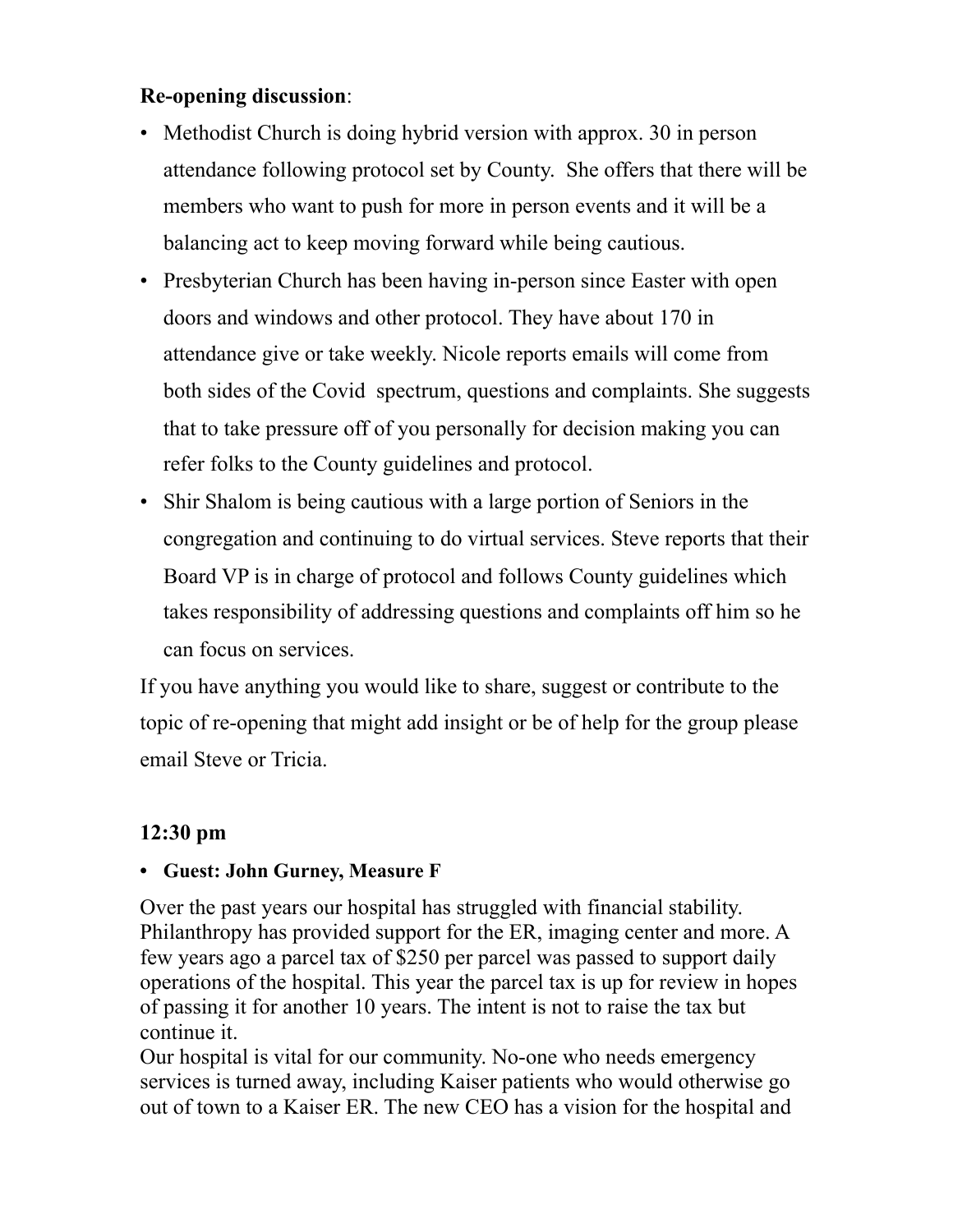for it in our community. We need to continue to support this vital service for all who live in Sonoma Valley. Read more [here](https://www.sonomavalleyhospital.org/what-you-should-know-about-the-parcel-tax/) and [here.](https://sonomacounty.ca.gov/CRA/Registrar-of-Voters/Elections/11-02-2021/News/Notice-of-Measure-to-be-Voted-on-in-Sonoma-Valley-Health-Care-District/)

#### **How can we help?**

Please help spread the word that this is not a measure to increase the tax but to continue it so we can keep our hospital running and available in our community. John can provide English and/or Spanish lawn signs if you want. You can reach out to him about these or other information on the measure at jpgvineyards@sbcglobal.net

## **Other information:**

- Shir Shalom has a couple of members who would like to donate funding to the interfaith group for one or two programs surrounding the topic of interfaith. Curran suggested a candle with a faith message could be put in the non-profit food bags, along that line our guest, John Gurney, suggested something that could be added to the Thanksgiving meals that are going to be passed out at the Community Center this year, they expect a large showing of folks in need. Suggestions for other program ideas in the community can be emailed to Steve.
- Sunday, November 28th is the 1st night of Hanukkah and the Community Menorah lighting at approx. 4:30pm, you are all invited and encouraged to attend. More details to come.
- Annual Community Thanksgiving Service, pre-recorded again this year and will be available the evening before Thanksgiving. Nicole will be giving the main sermon but if everyone can be thinking of a prayer, song or other message we will collect the videos. Nicole suggests we gather from congregations messages of hope or what they are thankful for to be read by two of our members or guests.
- We are still doing the Tuesday radio show. If you are not in the rotation, please consider adding your name, it is 20 minutes and you can call in to discuss happenings in our group and your church or faith community.

## **- Next meeting is Wednesday, October 27th, guest will be La Luz Education and Sunrise Rotary.**